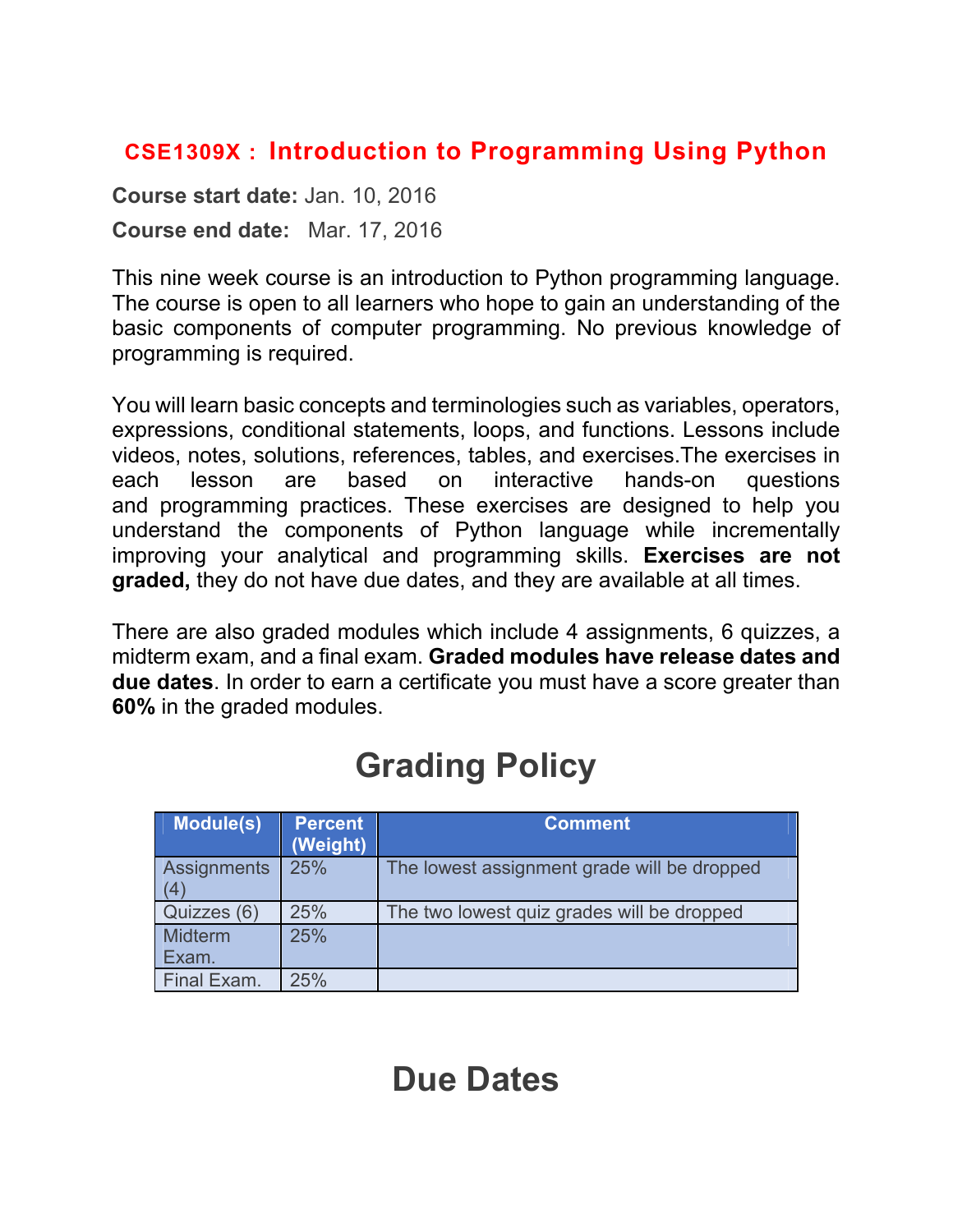All graded modules are due on the specified date at **23:59 UTC**. There will be no extension (grace period) for the graded modules.

(UTC, which is also known as the Greenwich Mean Time is the Coordinated Universal Time. Please make sure that you **convert your local** time to UTC. )

|                                                                             | <b>Lesson</b>                       | Unit                                       |  |  |
|-----------------------------------------------------------------------------|-------------------------------------|--------------------------------------------|--|--|
| Week 1                                                                      |                                     | Installing Python on Windows               |  |  |
|                                                                             | Python Installation and             | Installing Python on Mac                   |  |  |
|                                                                             | Environment                         | Installing Python on Linux                 |  |  |
|                                                                             |                                     | Python Shell & IDLE                        |  |  |
|                                                                             |                                     | <b>Python Basics</b>                       |  |  |
|                                                                             | <b>Getting Started</b>              | <b>Algorithms and Programs</b>             |  |  |
|                                                                             |                                     | Your First Program                         |  |  |
|                                                                             |                                     | Using the Text Editor                      |  |  |
|                                                                             | Variables and<br><b>Identifiers</b> | Variables and Identifiers                  |  |  |
|                                                                             |                                     | How to Name Your Identifiers               |  |  |
|                                                                             |                                     | Use Descriptive Identifiers and Comments   |  |  |
|                                                                             |                                     | Variable Types                             |  |  |
| Week 2                                                                      |                                     | <b>Get Input from User</b>                 |  |  |
|                                                                             |                                     | <b>Equal Sign</b>                          |  |  |
|                                                                             | <b>Statements</b>                   | Statements, Assignments, and               |  |  |
|                                                                             |                                     | <b>Expressions</b>                         |  |  |
|                                                                             | <b>List Basics</b>                  | Lists                                      |  |  |
|                                                                             |                                     | <b>List Basics Exercise 1</b>              |  |  |
| Quiz 1<br>Release: Jan. 24, 2016 (00:01 UTC) Due: Jan. 31, 2016 (23:59 UTC) |                                     |                                            |  |  |
| Week 3                                                                      |                                     | Operators                                  |  |  |
|                                                                             |                                     | <b>Arithmetic Operators and Precedence</b> |  |  |
|                                                                             | Operators                           | <b>Relational Operators</b>                |  |  |
|                                                                             |                                     | <b>Logical Operators</b>                   |  |  |
|                                                                             |                                     | <b>Membership Operators</b>                |  |  |
|                                                                             | Conditionals                        | <b>Conditionals if else</b>                |  |  |
|                                                                             |                                     | Conditionals if elif else                  |  |  |

#### **Course Schedule**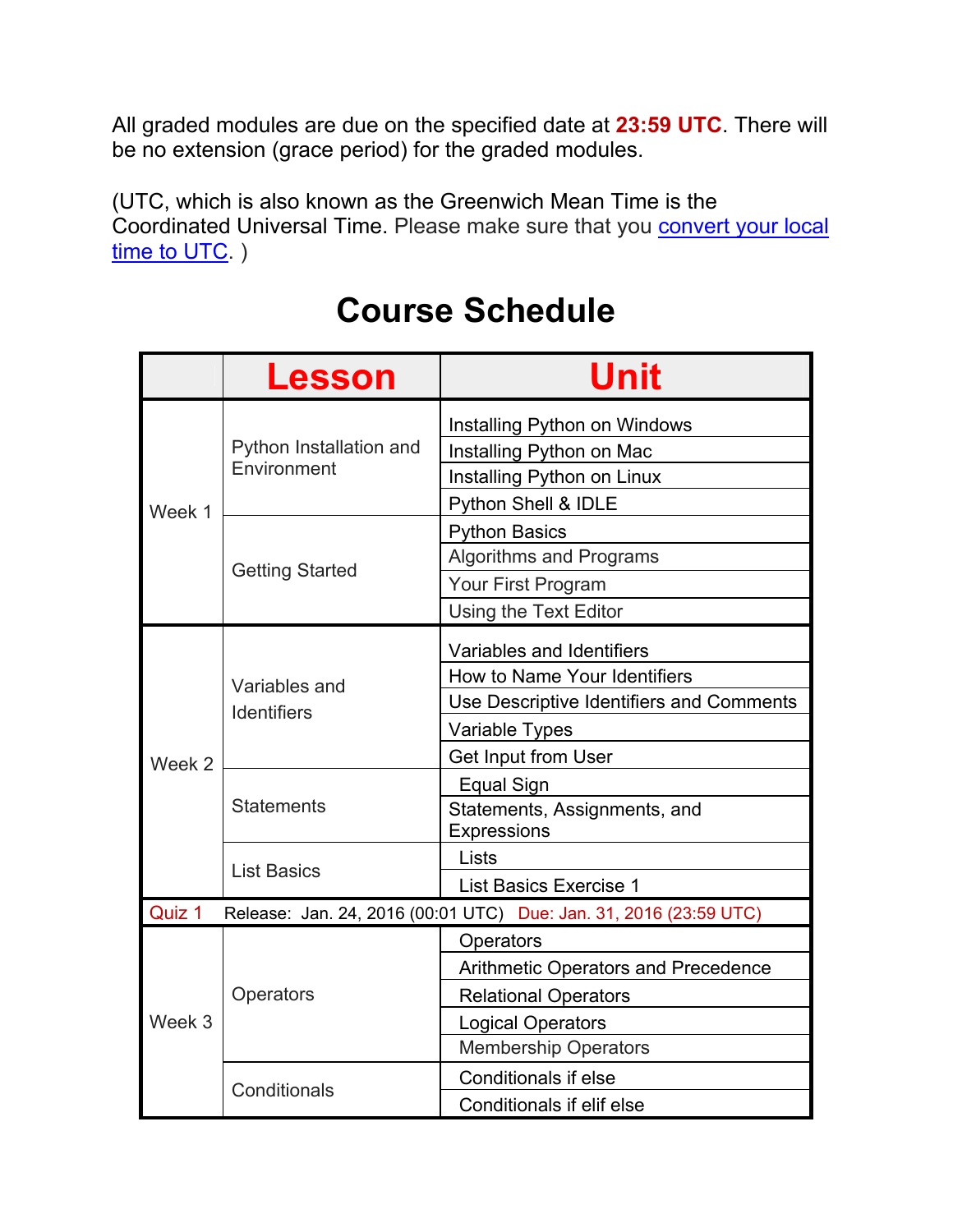| Quiz 2:                                                                        |                                                                                | Release: Jan. 31, 2016 (00:01 UTC) Due: Feb. 7, 2016 (23:59 UTC)  |  |  |  |
|--------------------------------------------------------------------------------|--------------------------------------------------------------------------------|-------------------------------------------------------------------|--|--|--|
|                                                                                |                                                                                | <b>While Loop</b>                                                 |  |  |  |
|                                                                                | Loops                                                                          | For Loop                                                          |  |  |  |
|                                                                                |                                                                                | <b>Continue and Break</b>                                         |  |  |  |
| Week 4                                                                         |                                                                                | <b>Nested Loops</b>                                               |  |  |  |
|                                                                                |                                                                                | <b>Functions</b>                                                  |  |  |  |
|                                                                                | <b>Functions</b>                                                               | <b>Functions Analogy</b>                                          |  |  |  |
|                                                                                |                                                                                | <b>Modules</b>                                                    |  |  |  |
| Assignment 1 Release: Feb. 7, 2016 (00:01 UTC) Due: Feb. 14, 2016 (23:59 UTC)  |                                                                                |                                                                   |  |  |  |
| Quiz 3                                                                         |                                                                                | Release: Feb. 7, 2016 (00:01 UTC) Due: Feb. 14, 2016 (23:59 UTC)  |  |  |  |
|                                                                                | <b>List Manipulation</b>                                                       | <b>List Methods</b>                                               |  |  |  |
|                                                                                |                                                                                | <b>List Slicing</b>                                               |  |  |  |
| Week 5                                                                         |                                                                                | <b>List Slicing Negative Index</b>                                |  |  |  |
|                                                                                | List slicing                                                                   | List Slicing with Step                                            |  |  |  |
|                                                                                |                                                                                | <b>List Slicing Default Index</b>                                 |  |  |  |
|                                                                                | Midterm Exam Release: Feb. 14, 2016 (00:01 UTC) Due: Feb. 21, 2016 (23:59 UTC) |                                                                   |  |  |  |
|                                                                                |                                                                                | <b>Strings</b>                                                    |  |  |  |
|                                                                                | <b>Strings</b>                                                                 | <b>Character Encoding</b>                                         |  |  |  |
| Week 6                                                                         |                                                                                | <b>String Methods</b>                                             |  |  |  |
|                                                                                | <b>String Methods</b>                                                          | <b>Strings Practice 1</b>                                         |  |  |  |
|                                                                                |                                                                                | <b>Strings Practice 2</b>                                         |  |  |  |
| Assignment 2 Release: Feb. 21, 2016 (00:01 UTC) Due: Feb. 28, 2016 (23:59 UTC) |                                                                                |                                                                   |  |  |  |
| Quiz 4                                                                         |                                                                                | Release: Feb. 21, 2016 (00:01 UTC) Due: Feb. 28, 2016 (23:59 UTC) |  |  |  |
|                                                                                |                                                                                | Why Use Another IDLE                                              |  |  |  |
|                                                                                | Using another IDLE                                                             | Step by step guide to install Wing IDE 101                        |  |  |  |
|                                                                                | Week 7   Multi-Dimensional Lists                                               | <b>Multidimensional Lists</b>                                     |  |  |  |
|                                                                                |                                                                                | <b>Dictionaries</b>                                               |  |  |  |
|                                                                                | <b>Dictionaries</b>                                                            | <b>Dictionary Methods</b>                                         |  |  |  |
| Assignment 3 Release: Feb. 28, 2016 (00:01 UTC) Due: Mar. 6, 2016 (23:59 UTC)  |                                                                                |                                                                   |  |  |  |
| Quiz 5                                                                         |                                                                                | Release: Feb. 28, 2016 (00:01 UTC) Due: Mar. 6, 2016 (23:59 UTC)  |  |  |  |
| Week 8                                                                         |                                                                                | File IO                                                           |  |  |  |
|                                                                                | File I/O                                                                       | <b>File Acess Modes</b>                                           |  |  |  |
|                                                                                |                                                                                | <b>File Position</b>                                              |  |  |  |
|                                                                                |                                                                                | <b>Tuples</b>                                                     |  |  |  |
|                                                                                | <b>Tuples</b>                                                                  | <b>Tuples in Function Returns</b>                                 |  |  |  |
|                                                                                | Formatting                                                                     | Formatting                                                        |  |  |  |